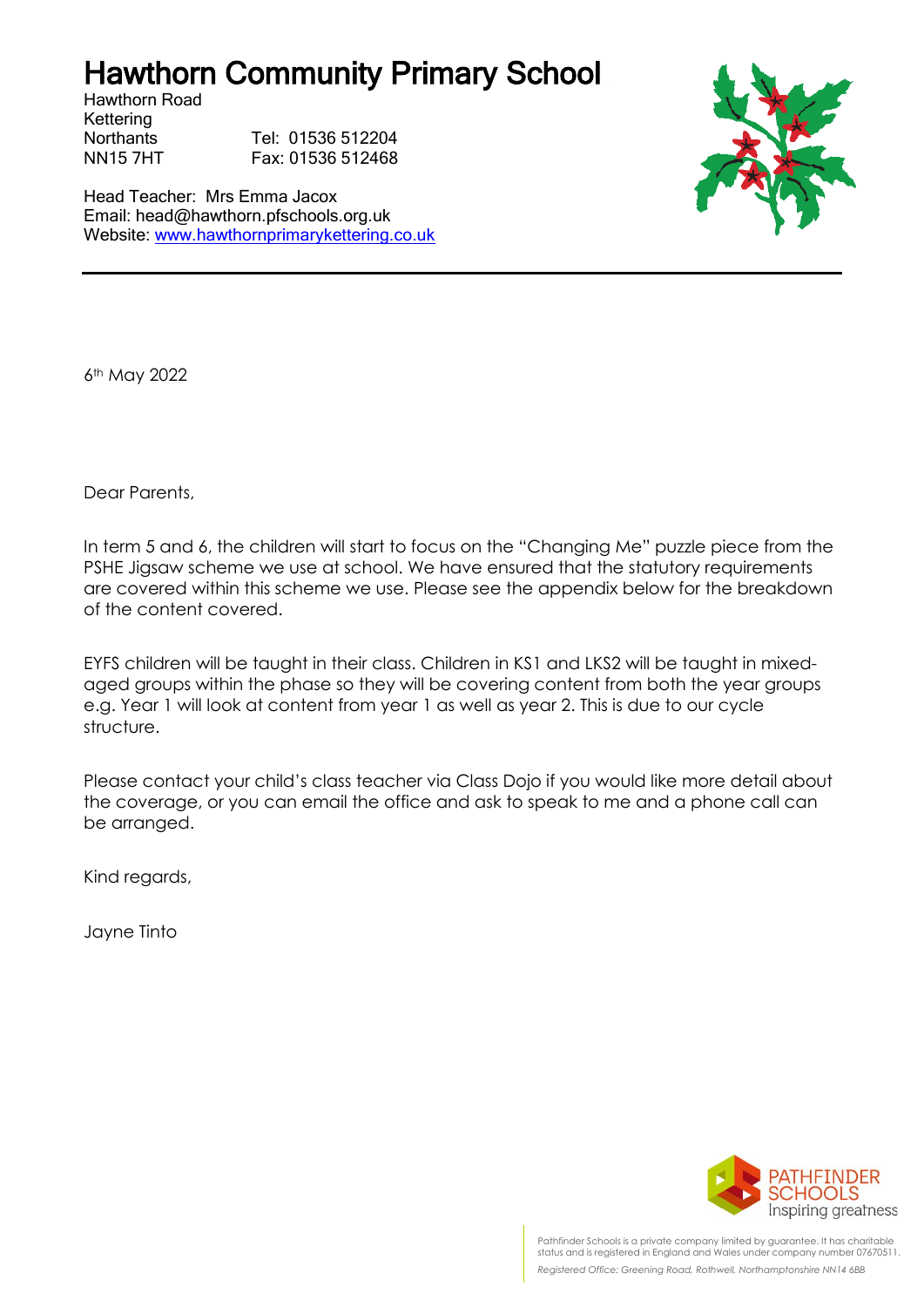| My Body            | <b>Making relationships</b>                                                  |  |  |
|--------------------|------------------------------------------------------------------------------|--|--|
|                    | D5 - Demonstrates friendly behaviour, initiating conversations and           |  |  |
|                    | forming good relationships with peers and familiar adults                    |  |  |
|                    | D6 - Explains own knowledge and understanding, and asks appropriate          |  |  |
|                    | questions of others                                                          |  |  |
| Respecting My Body | <b>Making relationships</b>                                                  |  |  |
|                    | D6 - Explains own knowledge and understanding, and asks appropriate          |  |  |
|                    | questions of others                                                          |  |  |
|                    | Self-confidence and self-awareness                                           |  |  |
|                    | D6 - Confident to speak to others about own needs, wants, interests and      |  |  |
|                    | opinions. Can describe self in positive terms and talk about abilities       |  |  |
|                    |                                                                              |  |  |
|                    | ELG - Say why they like some activities more than others. They are           |  |  |
|                    | confident to speak in a familiar group, will talk about their ideas          |  |  |
| Growing Up         | <b>Making relationships</b>                                                  |  |  |
|                    | D4 - Seeks out others to share experiences. Shows affection and              |  |  |
|                    | concern for people who are special to them                                   |  |  |
|                    | D6 - Explains own knowledge and understanding, and asks appropriate          |  |  |
|                    | questions of others                                                          |  |  |
|                    | ELG - They show sensitivity to others' needs and feelings                    |  |  |
|                    | Self-confidence and self-awareness                                           |  |  |
|                    | D5 - Confident to talk to other children when playing, and will              |  |  |
|                    | communicate freely about own home and community                              |  |  |
|                    | D6 - Confident to speak to others about own needs, wants, interests and      |  |  |
|                    | opinions. Can describe self in positive terms and talk about abilities       |  |  |
| Growth and Change  | <b>Making relationships</b>                                                  |  |  |
| (F1)               | D6 - Explains own knowledge and understanding, and asks appropriate          |  |  |
|                    | questions of others                                                          |  |  |
|                    | Self-confidence and self-awareness                                           |  |  |
|                    | ELG - They are confident to speak in a familiar group, will talk about their |  |  |
|                    | ideas                                                                        |  |  |
|                    | <b>Managing feelings and behaviour</b>                                       |  |  |
|                    | ELG - They work as part of a group or class, and understand and follow       |  |  |
|                    | the rules                                                                    |  |  |
|                    | <b>Making relationships</b>                                                  |  |  |
| Fun and Fears (F2) |                                                                              |  |  |
|                    | D6 - Initiates conversations, attends to and takes account of what           |  |  |
|                    | others say. Explains own knowledge and understanding, and asks               |  |  |
|                    | appropriate questions of others                                              |  |  |
|                    | ELG - They show sensitivity to others' needs and feelings, and form          |  |  |
|                    | positive relationships with adults and other children                        |  |  |
|                    | Self-confidence and self-awareness                                           |  |  |
|                    | D4 - Expresses own preferences and interests                                 |  |  |
|                    | D5 - Confident to talk to other children when playing, and will              |  |  |
|                    | communicate freely about own home and community. Shows                       |  |  |
|                    | confidence in asking adults for help                                         |  |  |
|                    | D6 - Confident to speak to others about own needs, wants, interests and      |  |  |
|                    | opinions. Can describe self in positive terms and talk about abilities       |  |  |
|                    | ELG - They are confident to speak in a familiar group, will talk about their |  |  |
|                    | ideas                                                                        |  |  |
|                    | <b>Managing feelings and behaviour</b>                                       |  |  |
|                    | D4 - Seeks comfort from familiar adults when needed. Can express their       |  |  |
|                    | own feelings such as sad, happy, cross, scared, and worried. Responds        |  |  |
|                    | to the feelings and wishes of others                                         |  |  |
|                    | D5 - Aware of own feelings                                                   |  |  |
|                    | ELG - Children talk about how they and others show feelings                  |  |  |
|                    |                                                                              |  |  |

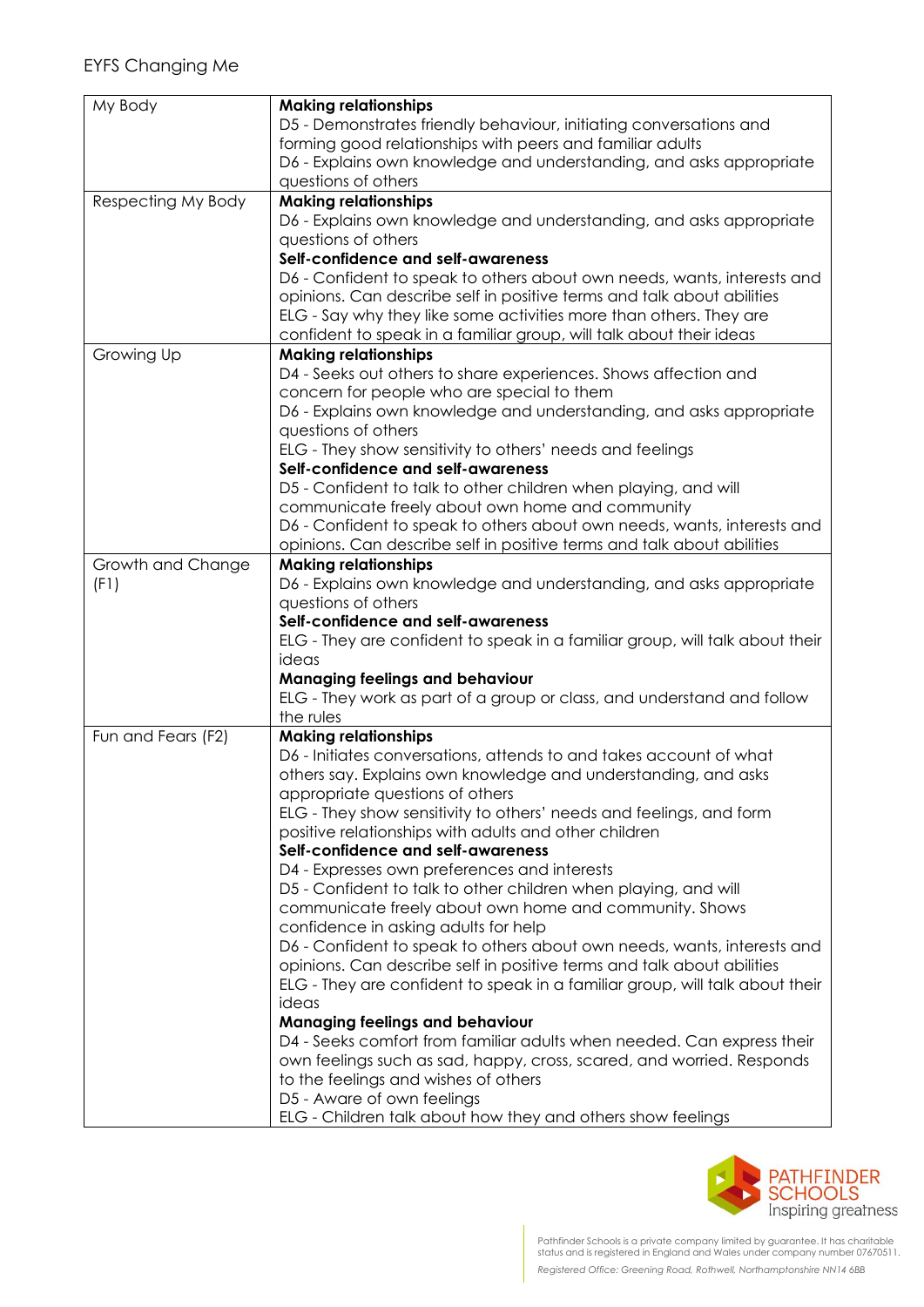| <b>Making relationships</b>                                                                                                                           |  |  |  |                                                        |
|-------------------------------------------------------------------------------------------------------------------------------------------------------|--|--|--|--------------------------------------------------------|
| D6 - Initiates conversations, attends to and takes account of what                                                                                    |  |  |  |                                                        |
| others say. Explains own knowledge and understanding, and asks                                                                                        |  |  |  |                                                        |
| appropriate questions of others                                                                                                                       |  |  |  |                                                        |
| ELG - They show sensitivity to others' needs and feelings, and form                                                                                   |  |  |  |                                                        |
| positive relationships with adults and other children                                                                                                 |  |  |  |                                                        |
| Self-confidence and self-awareness<br>D4 - Expresses own preferences and interests<br>D5 - Confident to talk to other children when playing, and will |  |  |  |                                                        |
|                                                                                                                                                       |  |  |  | communicate freely about own home and community. Shows |
|                                                                                                                                                       |  |  |  | confidence in asking adults for help                   |
| D6 - Confident to speak to others about own needs, wants, interests and                                                                               |  |  |  |                                                        |
| opinions. Can describe self in positive terms and talk about abilities                                                                                |  |  |  |                                                        |
| ELG - They are confident to speak in a familiar group, will talk about their                                                                          |  |  |  |                                                        |
| ideas                                                                                                                                                 |  |  |  |                                                        |
| <b>Managing feelings and behaviour</b>                                                                                                                |  |  |  |                                                        |
| D4 - Seeks comfort from familiar adults when needed. Can express their                                                                                |  |  |  |                                                        |
| own feelings such as sad, happy, cross, scared, and worried. Responds                                                                                 |  |  |  |                                                        |
| to the feelings and wishes of others                                                                                                                  |  |  |  |                                                        |
| D5 - Aware of own feelings                                                                                                                            |  |  |  |                                                        |
| ELG - Children talk about how they and others show feelings                                                                                           |  |  |  |                                                        |
| <b>Making relationships</b>                                                                                                                           |  |  |  |                                                        |
| D4 - Seeks out others to share experiences                                                                                                            |  |  |  |                                                        |
| D5 - Demonstrates friendly behaviour, initiating conversations and                                                                                    |  |  |  |                                                        |
| forming good relationships with peers and familiar adults                                                                                             |  |  |  |                                                        |
| D6 - Initiates conversations, attends to and takes account of what                                                                                    |  |  |  |                                                        |
| others say. Explains own knowledge and understanding, and asks                                                                                        |  |  |  |                                                        |
| appropriate questions of others                                                                                                                       |  |  |  |                                                        |
| ELG - They show sensitivity to others' needs and feelings, and form                                                                                   |  |  |  |                                                        |
| positive relationships with adults and other children                                                                                                 |  |  |  |                                                        |
| Self-confidence and self-awareness                                                                                                                    |  |  |  |                                                        |
| D4 - Expresses own preferences and interests                                                                                                          |  |  |  |                                                        |
| D5 - Is more outgoing towards unfamiliar people and more confident in                                                                                 |  |  |  |                                                        |
| new social situations. Confident to talk to other children when playing,                                                                              |  |  |  |                                                        |
| and will communicate freely about own home and community.                                                                                             |  |  |  |                                                        |
| D6 - Confident to speak to others about own needs, wants, interests and                                                                               |  |  |  |                                                        |
| opinions. Can describe self in positive terms and talk about abilities                                                                                |  |  |  |                                                        |
| ELG - They are confident to speak in a familiar group, will talk about their                                                                          |  |  |  |                                                        |
| ideas                                                                                                                                                 |  |  |  |                                                        |
|                                                                                                                                                       |  |  |  |                                                        |

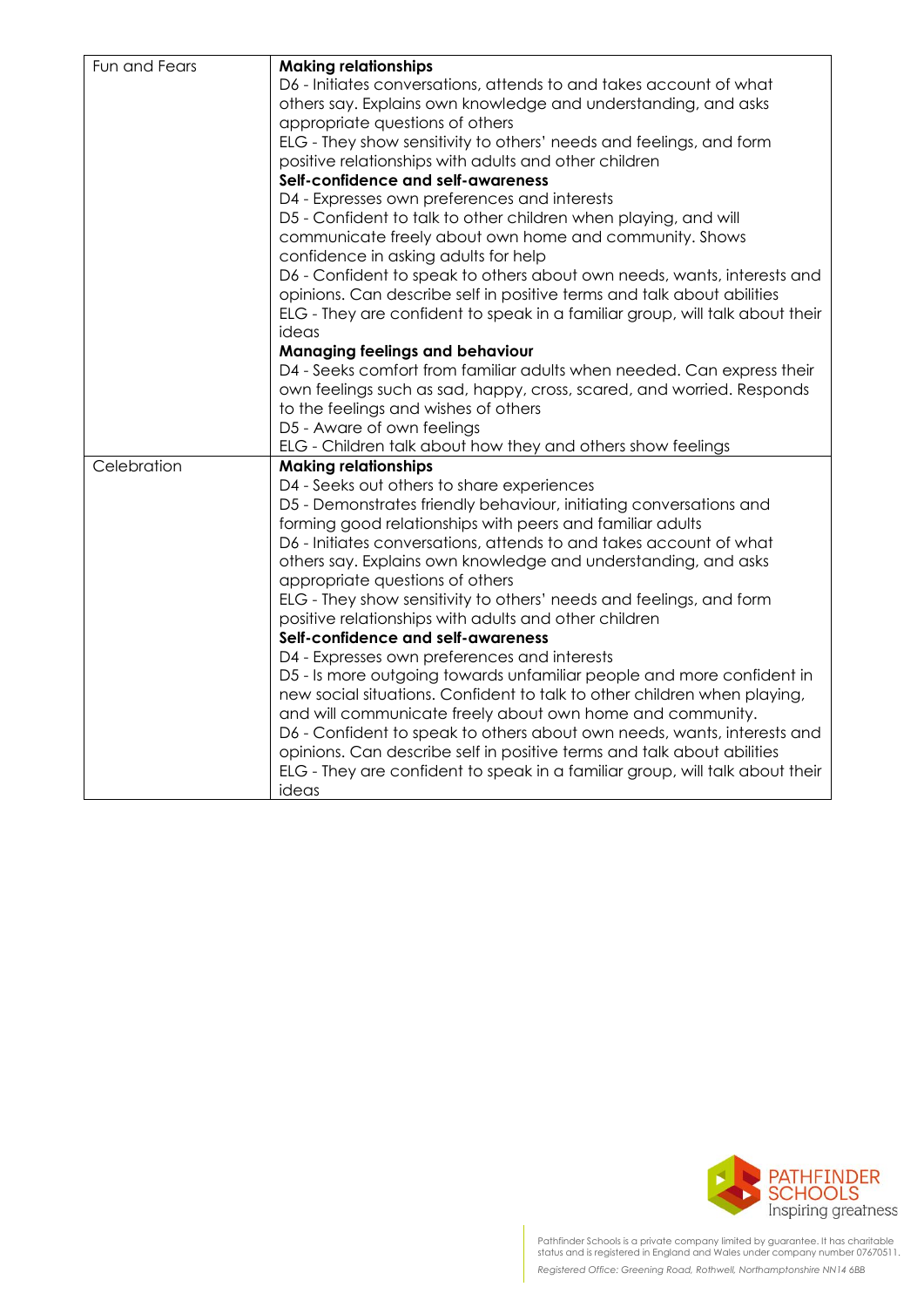## KS1 Changing Me

| <b>Weekly Celebration</b> | Jigsaw piece         | Objectives                                                                   |
|---------------------------|----------------------|------------------------------------------------------------------------------|
| Understand that           | 1. Life cycles       | I am starting to understand the life cycles of                               |
| everyone is unique        |                      | animals and humans.                                                          |
| and special               |                      | I understand that changes happen as we grow<br>$\bullet$                     |
|                           |                      | and that this is ok.                                                         |
|                           | Life cycles in<br>1. | I can recognise cycles of life in nature.<br>$\bullet$                       |
|                           | nature               | I understand that there are some changes that<br>$\bullet$                   |
|                           |                      | are outside my control and can recognise how I                               |
|                           |                      | feel about this.                                                             |
| Can express how they      | 2.<br>Changing       | I can tell you some things that have changed<br>$\bullet$                    |
| feel when change          | me                   | and some things about me that have stayed the                                |
| happens                   |                      | same.<br>I know that changes are ok and that sometimes<br>$\bullet$          |
|                           |                      | they will happen whether I want them or not.                                 |
|                           | Growing<br>2.        | I can tell you about the natural processes of<br>$\bullet$                   |
|                           | from young           | growing from young to old and understand that                                |
|                           | to old               | this is not in my control.                                                   |
|                           |                      | I can identify people I respect who are older<br>$\bullet$                   |
|                           |                      | than me.                                                                     |
| Understand and            | 3.<br>My             | I can recognise how my body has changed since<br>$\bullet$                   |
| respect the changes       | changing             | I was a baby.                                                                |
| that they see in          | body                 | I understand that growing up is natural and that<br>$\bullet$                |
| themselves                |                      | everybody grows at different rates.                                          |
|                           | <b>The</b><br>3.     | I can tell you how my body has changed since I<br>$\bullet$                  |
|                           | changing             | was a baby and where I am on the continuum                                   |
|                           | me                   | from young to old.                                                           |
|                           |                      | I feel proud about becoming more independent.<br>$\bullet$                   |
| Understand and            | Boys' and<br>4.      | I can identify the parts of the body that make<br>$\bullet$                  |
| respect the changes       | girls' bodies        | boys different to girls and can use the correct                              |
| that they see in other    |                      | names for these: penis, testicles, vagina.                                   |
| people                    |                      | I respect my body and understand which parts<br>$\bullet$<br>are private.    |
|                           |                      | I can recognise the physical differences between<br>$\bullet$                |
|                           |                      | boys and girls, use the correct names for parts of                           |
|                           |                      | the body (penis, testicles, vagina) and                                      |
|                           |                      | appreciate that some parts of my body are                                    |
|                           |                      | private.                                                                     |
|                           |                      | I can tell you what I like/don't like about being a<br>$\bullet$             |
|                           |                      | boy/girl.                                                                    |
| Know who to ask for       | Learning<br>5.       | I understand that every time I learn something<br>$\bullet$                  |
| help if they are          | and growing          | new I change a little bit.                                                   |
| worried about             |                      | I enjoy learning new things.<br>٠                                            |
| change.                   | Assertiveness<br>5.  | I understand that there are different types of<br>$\bullet$                  |
|                           |                      | touch and can tell you which ones I like and                                 |
|                           |                      | don't like.                                                                  |
|                           |                      | I am confident to say what I like and don't like<br>$\bullet$                |
| Are looking forward to    | Coping with<br>6.    | and can ask for help.<br>I can tell you about changes that have<br>$\bullet$ |
| change                    | changes              | happened in my life.                                                         |
|                           |                      | I know some ways to cope with changes.<br>$\bullet$                          |
|                           |                      | I can identify what I am looking forward to when I<br>$\bullet$              |
|                           |                      | am in year 3.                                                                |
|                           |                      | I can start to think about changes I will make<br>$\bullet$                  |
|                           |                      | when I am in year 3 and know how to go about                                 |
|                           |                      | this.                                                                        |

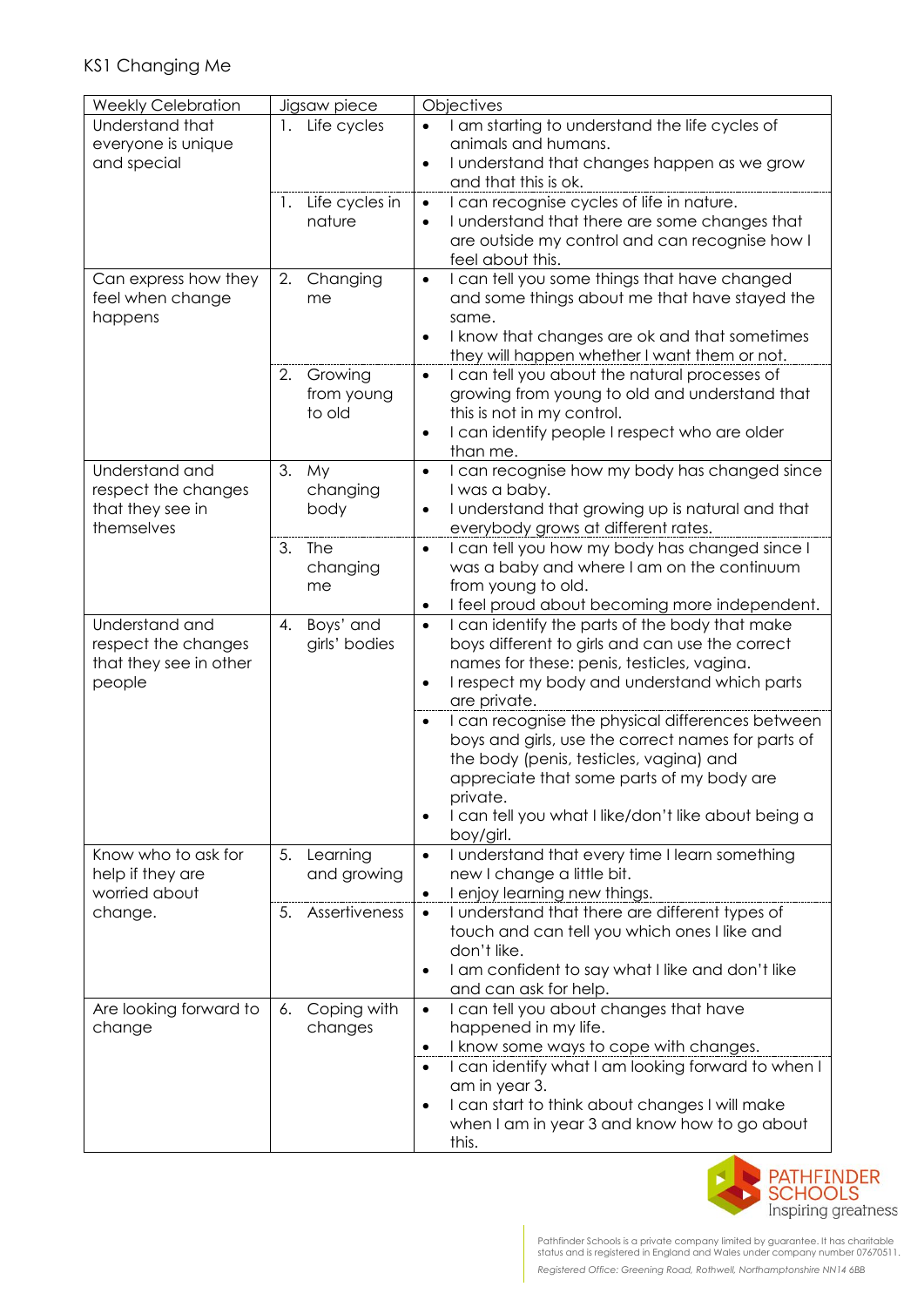## LKS2 Changing Me

| <b>Weekly Celebration</b>                                                 | Jigsaw piece                     | Objectives                                                                                                                                                                                                                                                                                                                                                                         |
|---------------------------------------------------------------------------|----------------------------------|------------------------------------------------------------------------------------------------------------------------------------------------------------------------------------------------------------------------------------------------------------------------------------------------------------------------------------------------------------------------------------|
| Understand that<br>everyone is unique<br>and special                      | How babies<br>1.<br>grow         | I understand that in animals and humans lots of<br>changes happen between conception and<br>growing up, and that usually it is the female who<br>has the baby.<br>I can express how I feel when I see babies or baby<br>$\bullet$<br>animals.                                                                                                                                      |
|                                                                           | 1. Unique me                     | I understand that some of my personal<br>$\bullet$<br>characteristics have come from my birth parents<br>and that this happens because I am made from<br>the joining of their egg and sperm.<br>I appreciate that I am a truly unique human being.<br>٠                                                                                                                            |
| Can express how they<br>feel when change<br>happens                       | 2.<br><b>Babies</b>              | I understand how babies grow and develop in the<br>$\bullet$<br>mother's uterus.<br>I understand what a baby needs to live and grow.<br>$\bullet$<br>I can express how I might feel if I had a new baby<br>$\bullet$<br>in the family.                                                                                                                                             |
|                                                                           | Having a<br>2.<br>baby           | I can correctly label the internal and external parts<br>$\bullet$<br>of male and female bodies that are necessary for<br>making a baby.<br>I understand that having a baby is a personal<br>$\bullet$<br>choice and can express how I am an adult.                                                                                                                                |
| Understand and<br>respect the changes<br>that they see in<br>themselves   | Outside<br>3.<br>body<br>changes | I understand that boys' and girls' bodies need to<br>$\bullet$<br>change so that when they grow up their bodies<br>can make babies.<br>I can identify how boys' and girls' bodies change<br>$\bullet$<br>on the outside during this growing up process.<br>I recognise how I feel about these changes<br>$\bullet$<br>happening to me and know how to cope with<br>those feelings. |
|                                                                           | Girls and<br>3.<br>puberty       | I can describe how a girl's body changes in order<br>$\bullet$<br>for her to be able to have babies when she is an<br>adult, and that menstruation (having periods) is a<br>natural part of this.<br>I have strategies to help me cope with the physical<br>$\bullet$<br>and emotional changes i will experience during<br>puberty.                                                |
| Understand and<br>respect the changes<br>that they see in other<br>people | Inside body<br>4.<br>changes     | I can identify how boys' and girls' bodies change<br>$\bullet$<br>on the inside during the growing up process and<br>can tell you why these changes are necessary so<br>that their bodies can make babies when they<br>grow up.<br>I recognise how I feel about these changes<br>$\bullet$<br>happening to me and know how to cope with<br>these feelings.                         |
|                                                                           | Circles of<br>4.<br>change       | I know how the circle of change works and can<br>$\bullet$<br>apply it to changes I want to make in my life.<br>I am confident enough to try to make changes<br>$\bullet$<br>when I think they will benefit me.                                                                                                                                                                    |
| Know who to ask for<br>help if they are<br>worried about<br>change.       | Family<br>5.<br>stereotypes      | I can start to recognise stereotypical ideas I might<br>$\bullet$<br>have about parenting and family roles.<br>I can express how I feel when my ideas are<br>$\bullet$<br>challenged and might be willing to change my<br>ideas sometimes.                                                                                                                                         |